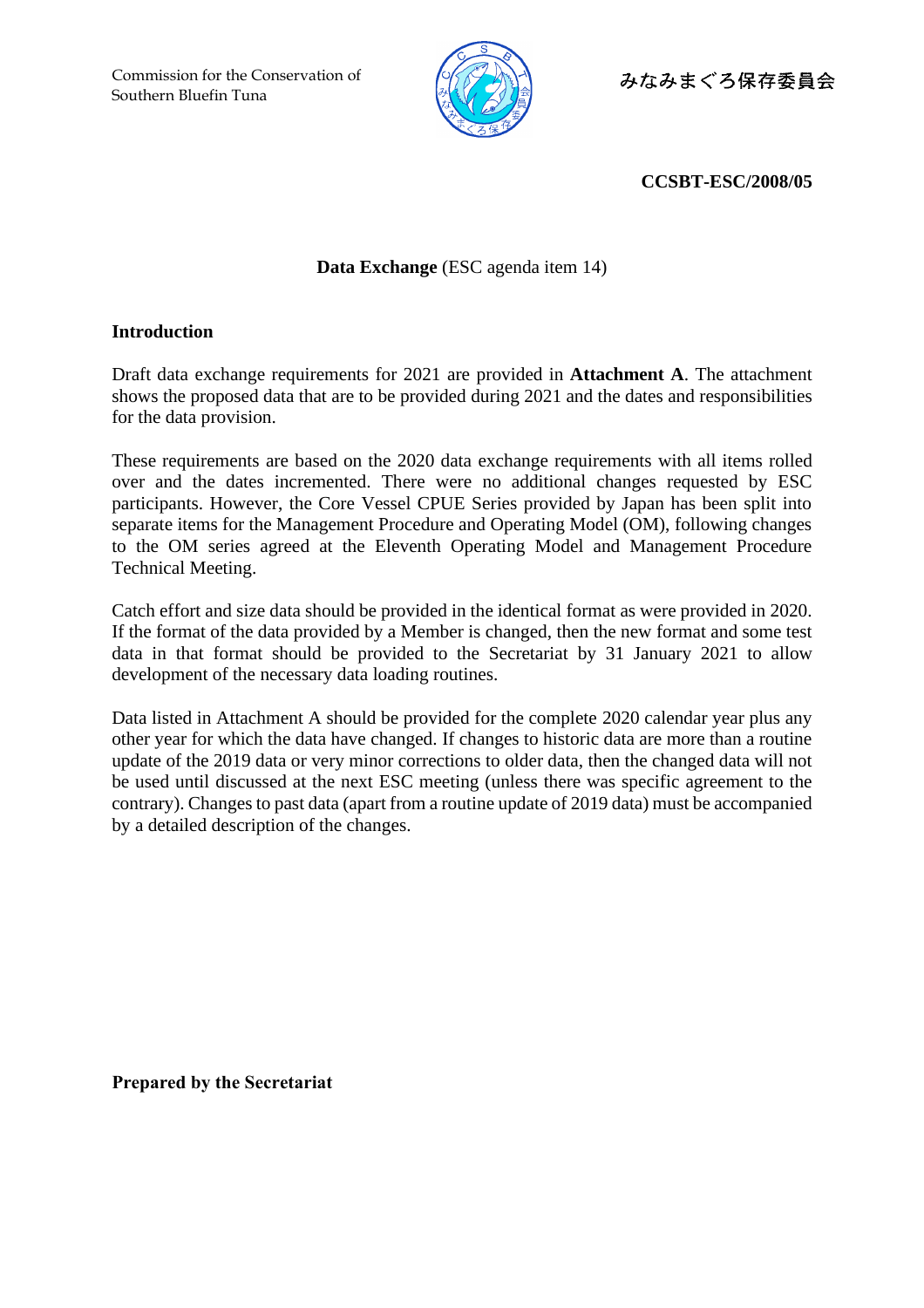## **Attachment A**

| <b>Type of Data</b>                              | Data                                                                                | <b>Due</b>                                                                                                         |                                                                                                                                                                                                                                                                                                                                                                                                                                                                                                                              |
|--------------------------------------------------|-------------------------------------------------------------------------------------|--------------------------------------------------------------------------------------------------------------------|------------------------------------------------------------------------------------------------------------------------------------------------------------------------------------------------------------------------------------------------------------------------------------------------------------------------------------------------------------------------------------------------------------------------------------------------------------------------------------------------------------------------------|
| to provide <sup>1</sup>                          | <b>Provider(s)</b>                                                                  | <b>Date</b>                                                                                                        | <b>Description of data to provide</b>                                                                                                                                                                                                                                                                                                                                                                                                                                                                                        |
| <b>CCSBT</b> Data<br>CD                          | Secretariat                                                                         | 31 Jan 21                                                                                                          | An update of the data (catch effort, catch at size,<br>raised catch and tag-recapture) on the data CD<br>to incorporate data provided in the 2020 data<br>exchange and any additional data received since<br>that time, including:<br>Tag/recapture data (The Secretariat will<br>provide additional updates of the tag-<br>recapture data during 2021 on request<br>from individual members);<br>Update the unreported catch estimates<br>$\bullet$<br>using the revised scenario (S1L1)<br>produced at SAG9,               |
| Total catch<br>by Fleet                          | all Members and<br>Cooperating Non-<br>Members                                      | 30 Apr 21                                                                                                          | Raised total catch (weight and number) and<br>number of boats fishing by fleet and gear. These<br>data need to be provided for both the calendar<br>year and the quota year.                                                                                                                                                                                                                                                                                                                                                 |
| Recreational<br>catch                            | all Members and<br>Cooperating Non-<br>Members that<br>have recreational<br>catches | 30 Apr 21                                                                                                          | Raised total catch (weight and number) of any<br>recreationally caught SBT if data are available.<br>A complete historic time series of recreation<br>catch estimates should be provided (unless this<br>has previously been provided). Where there is<br>uncertainty in the recreational catch estimates, a<br>description or estimate of the uncertainty should<br>be provided.                                                                                                                                            |
| SBT import<br>statistics                         | Japan                                                                               | 30 Apr 21                                                                                                          | Weight of SBT imported into Japan by country,<br>fresh/frozen and month. These import statistics<br>are used in estimating the catches of non-<br>member countries.                                                                                                                                                                                                                                                                                                                                                          |
| Mortality<br>allowance<br>(RMA and<br>SRP) usage | all<br>Members<br>(& Secretariat)                                                   | 30 Apr 21                                                                                                          | The mortality allowance (kilograms) that was<br>used in the 2020 calendar year. Data is to be<br>separated by RMA and SRP mortality<br>allowance. If possible, data should also be<br>separated by month and location.                                                                                                                                                                                                                                                                                                       |
| Catch and<br>Effort                              | all Members<br>(& Secretariat)                                                      | 23 Apr 21<br>(New<br>Zealand) $2$<br>30 Apr 21<br>(other<br>members &<br>Secretariat)<br>31 July 21<br>(Indonesia) | Catch (in numbers and weight) and effort data is<br>to be provided as either shot by shot or as<br>aggregated data (New Zealand provides fine<br>scale shot by shot data which is aggregated and<br>distributed by the Secretariat). The maximum<br>level of aggregation is by year, month, fleet,<br>gear, and 5x5 degree (longline fishery) or 1x1<br>degree for surface fishery. Indonesia will<br>provide estimates based on either shot by shot or<br>as aggregated data from the trial Scientific<br>Observer Program. |

<sup>&</sup>lt;sup>1</sup> The text "**For MP/OM**" means that this data is used for both the Management Procedure and the Operating Model. If only one of these items appears (e.g. **For OM**), then the data is only required for the specified item.  $2$  The earlier date specified for New Zealand is so that the Secretariat will be able to process the fine scale New Zealand data in time to provide aggregated and raised data to members by 30 April.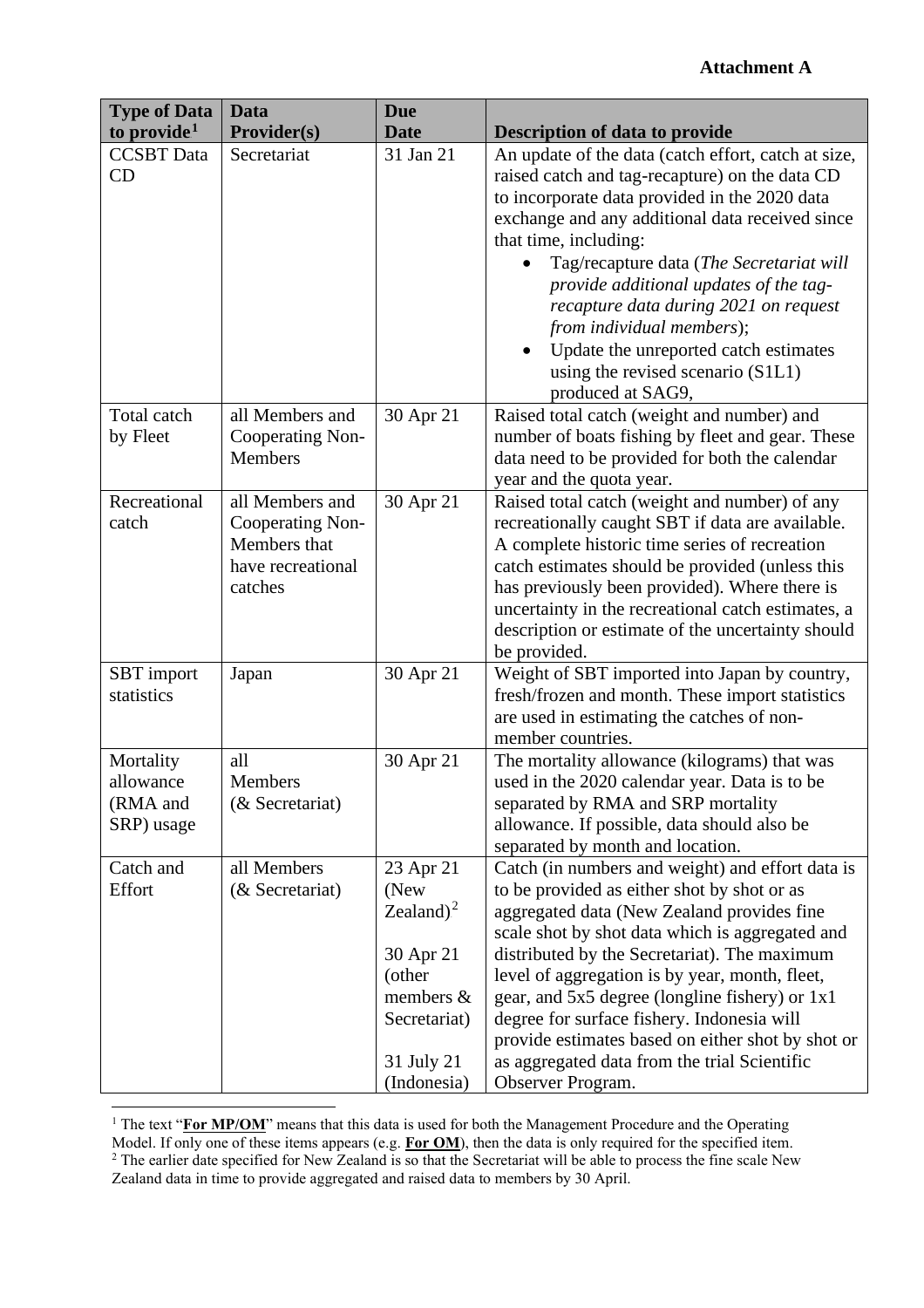| <b>Type of Data</b><br>to provide <sup>1</sup>         | <b>Data</b><br>Provider(s) | <b>Due</b><br><b>Date</b>                                                         | <b>Description of data to provide</b>                                                                                                                                                                                                                                                                                                                                                                                                                                                                                                                                                                                                    |
|--------------------------------------------------------|----------------------------|-----------------------------------------------------------------------------------|------------------------------------------------------------------------------------------------------------------------------------------------------------------------------------------------------------------------------------------------------------------------------------------------------------------------------------------------------------------------------------------------------------------------------------------------------------------------------------------------------------------------------------------------------------------------------------------------------------------------------------------|
| Non-retained<br>catches                                | All Members                | 30 Apr 21<br>(all<br>Members<br>except<br>Indonesia)<br>31 July 21<br>(Indonesia) | The following data concerning non retained<br>catches will be provided by year, month, and<br>5*5 degree for each fishery:<br>Number of SBT reported (or observed)<br>as being non-retained;<br>Raised number of non-retained SBT<br>taking into consideration vessels and<br>periods in which there was no reporting<br>of non-retained SBT;<br>Estimated size frequency of non-retained<br>$\bullet$<br>SBT after raising;<br>Details of the fate and/or life status of<br>non-retained fish.<br>Indonesia will provide estimates based on either<br>shot by shot or as aggregated data from the trial<br>Scientific Observer Program. |
| <b>RTMP</b> catch<br>and effort<br>data                | Japan                      | 30 Apr 21                                                                         | The catch and effort data from the real time<br>monitoring program should be provided in the<br>same format as the standard logbook data is<br>provided.                                                                                                                                                                                                                                                                                                                                                                                                                                                                                 |
| Raised catch<br>data for AU,<br>NZ catches             | Australia,<br>Secretariat  | 30 Apr 21                                                                         | Aggregated raised catch data should be provided<br>at a similar resolution as the catch and effort<br>data. Japan, Korea and Taiwan do not need to<br>provide anything here because they provide<br>raised catch and effort data. New Zealand does<br>not need to provide anything here because the<br>Secretariat produces New Zealand's raised catch<br>data from the fine scale data provided by New<br>Zealand.                                                                                                                                                                                                                      |
| Raised<br>number of<br>hooks data<br>for NZ<br>catches | Secretariat                | 30 Apr 21                                                                         | Raised New Zealand number of hooks data, to<br>be provided to NZ only, generated from NZ fine<br>scale data by the Secretariat.                                                                                                                                                                                                                                                                                                                                                                                                                                                                                                          |
| Observer<br>length<br>frequency<br>data                | New Zealand                | 30 Apr 21                                                                         | Raw observer length frequency data as provided<br>in previous years.                                                                                                                                                                                                                                                                                                                                                                                                                                                                                                                                                                     |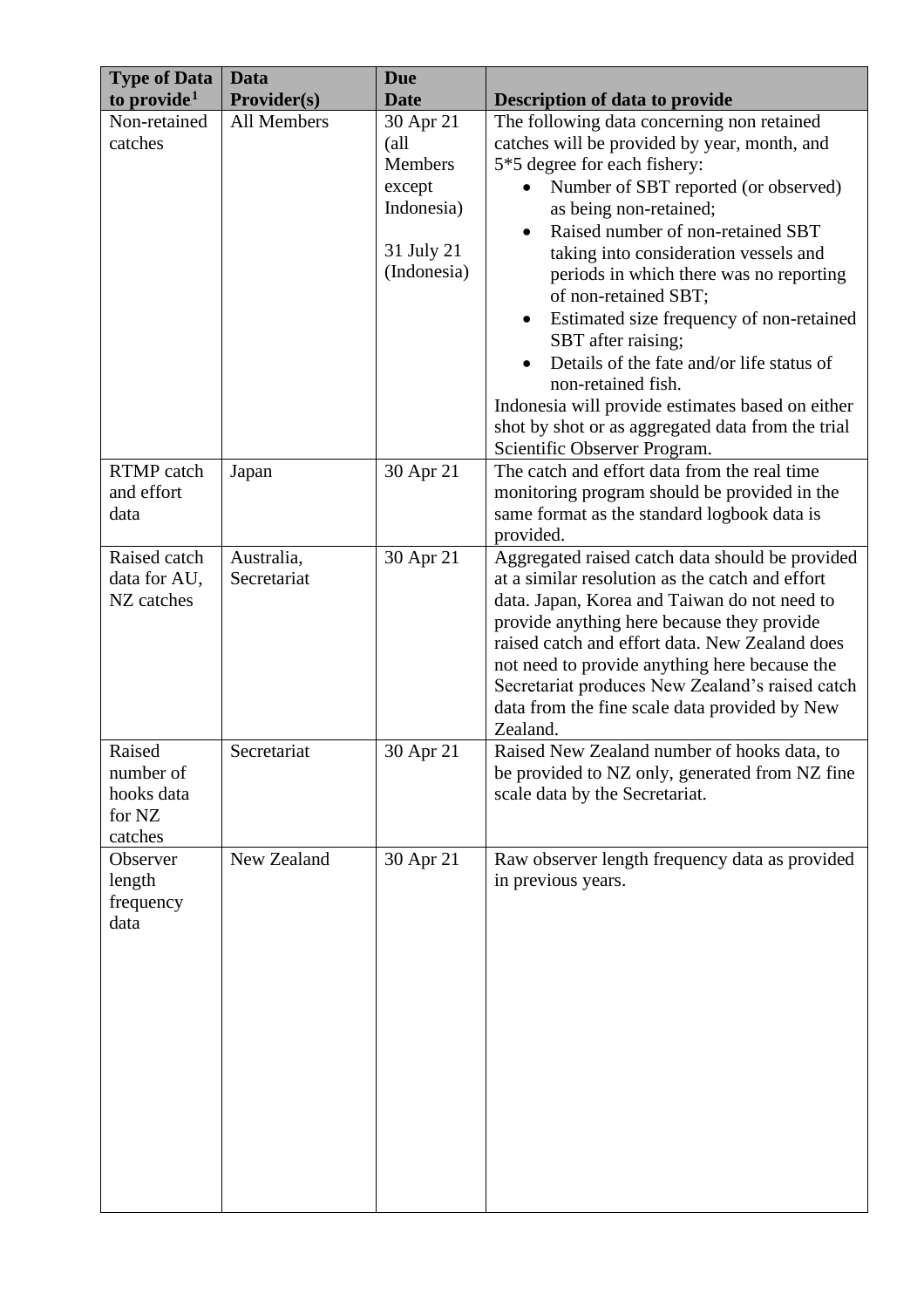| <b>Type of Data</b>                                 | <b>Data</b>                                              | <b>Due</b>                                                                                  |                                                                                                                                                                                                                                                                                                                                                                                                                                                                                                                                                                                                                                                                                            |
|-----------------------------------------------------|----------------------------------------------------------|---------------------------------------------------------------------------------------------|--------------------------------------------------------------------------------------------------------------------------------------------------------------------------------------------------------------------------------------------------------------------------------------------------------------------------------------------------------------------------------------------------------------------------------------------------------------------------------------------------------------------------------------------------------------------------------------------------------------------------------------------------------------------------------------------|
| to provide <sup>1</sup>                             | <b>Provider(s)</b>                                       | <b>Date</b>                                                                                 | <b>Description of data to provide</b>                                                                                                                                                                                                                                                                                                                                                                                                                                                                                                                                                                                                                                                      |
| Raised<br>Length Data                               | Australia,<br>Taiwan,<br>Japan,<br>New Zealand,<br>Korea | 30 Apr 21<br>(Australia,<br>Taiwan,<br>Japan,<br>Korea)<br>7 May 21<br>(New<br>Zealand) $3$ | Raised length composition data should be<br>provided <sup>4</sup> at an aggregation of year, month,<br>fleet, gear, and 5x5 degree for longline and 1x1<br>degree for other fisheries. Data should be<br>provided in the finest possible size classes (1<br>cm). A template showing the required<br>information is provided in Attachment C of<br>CCSBT-ESC/0609/08.                                                                                                                                                                                                                                                                                                                       |
| Raw Length<br>Frequencies                           | South Africa                                             | 30 Apr 21                                                                                   | Raw Length Frequency data from the South<br>African Observer Program.                                                                                                                                                                                                                                                                                                                                                                                                                                                                                                                                                                                                                      |
| <b>RTMP</b><br>Length data                          | Japan                                                    | 30 Apr 21                                                                                   | The length data from the real time monitoring<br>program should be provided in the same format<br>as the standard length data.                                                                                                                                                                                                                                                                                                                                                                                                                                                                                                                                                             |
| Indonesian<br>LL SBT age<br>and size<br>composition | Australia<br>Indonesia                                   | 30 Apr 21                                                                                   | Estimates of both the age and size composition<br>(in percent) is to be generated for the spawning<br>season July 2019 to June 2020. Length<br>frequency for the 2019 calendar year and age<br>frequency for the 2019 calendar year is also to<br>be provided.<br>Indonesia will provide size composition in<br>length and weight based on the Port-based Tuna<br>Monitoring Program. Australia will provide age<br>composition data according to current data<br>exchange protocols.                                                                                                                                                                                                      |
| Direct ageing<br>data                               | All Members<br>except the EU                             | 30 Apr 21                                                                                   | Updated direct age estimates (and in some cases<br>revised series due to a need to re-interpret the<br>otoliths) from otolith collections. Data must be<br>provided for at least the 2018 calendar year (see<br>paragraph 95 of the 2003 ESC report). Members<br>will provide more recent data if these are<br>available. The format for each otolith is: Flag,<br>Year, Month, Gear Code, Lat, Long, Location<br>Resolution Code <sup>5</sup> , Stat Area, Length, Otolith ID,<br>Age estimate, Age Readability Code <sup>6</sup> , Sex<br>Code, Comments.<br>It is planned that the Secretariat will provide the<br>direct age estimates for Indonesia through a<br>contract with CSIRO. |
| Trolling<br>survey index                            | Japan                                                    | 30 Apr 21                                                                                   | Estimates of the different trolling indices<br>(piston-line index and grid-type trolling index<br>$(GTI)$ for the 2020/21 season (ending 2021),<br>including any estimates of uncertainty (e.g. CV).                                                                                                                                                                                                                                                                                                                                                                                                                                                                                       |

<sup>&</sup>lt;sup>3</sup> The additional week provided for New Zealand is because New Zealand requires the raised catch data that the Secretariat is scheduled to provide on 30 April.

 $5$  M1=1 minute, D1=1 degree, D5=5 degree.

<sup>&</sup>lt;sup>4</sup> The data should be prepared using the agreed CCSBT substitution principles where practicable. It is important that the complete method used for preparing the raised length data be fully documented.

<sup>6</sup> Scales (0-5) of readability and confidence for otolith sections as defined in the CCSBT age determination manual.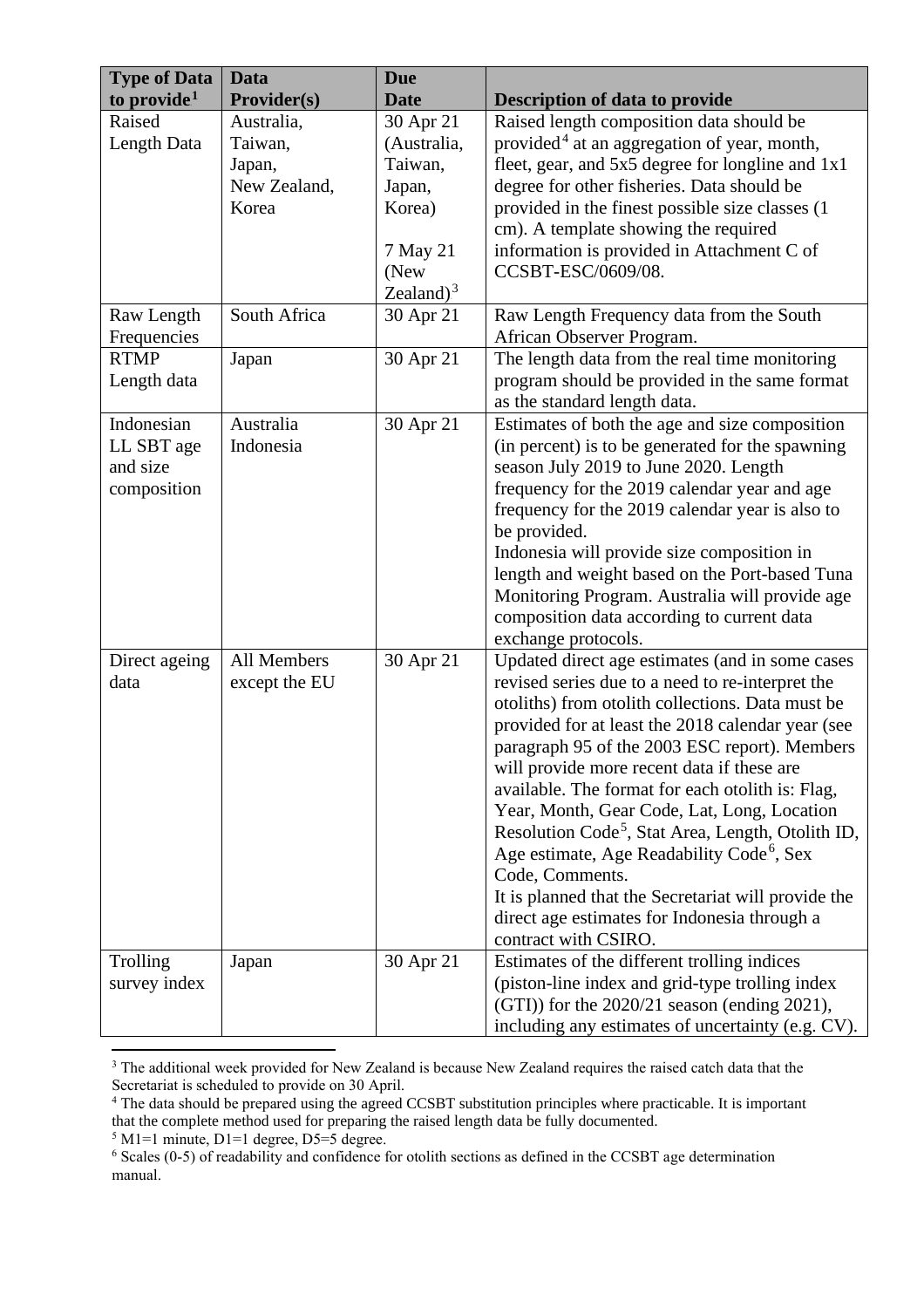| <b>Type of Data</b><br>to provide <sup>1</sup>                                                 | <b>Data</b><br><b>Provider(s)</b>              | <b>Due</b><br><b>Date</b> | <b>Description of data to provide</b>                                                                                                                                                                                                                                                                                                                                               |
|------------------------------------------------------------------------------------------------|------------------------------------------------|---------------------------|-------------------------------------------------------------------------------------------------------------------------------------------------------------------------------------------------------------------------------------------------------------------------------------------------------------------------------------------------------------------------------------|
| Tag return<br>summary<br>data                                                                  | Secretariat                                    | 30 Apr 21                 | Updated summary of the number tagged and<br>recaptured per month and season.                                                                                                                                                                                                                                                                                                        |
| Gene tagging<br>data                                                                           | Secretariat                                    | 30 Apr 21                 | An estimate of juvenile abundance and mark-<br>recapture data from the pilot gene-tagging study<br>through a contract with CSIRO. The mark-<br>recapture data will include the tagging release<br>data (e.g. date of tagging, length of fish), tag<br>recapture data (e.g. recapture sample date,<br>length) and whether or not a genetic match with<br>a release tissue was found. |
| Close Kin<br>Data                                                                              | Secretariat                                    | 30 Apr 21                 | Updated dataset of identified SBT parent-<br>offspring pairs and half-sibling using SNPs. This<br>is a deliverable of the SBT annual close-kin<br>tissue sampling, processing, kin identification<br>and Indonesian ageing project conducted by<br>CSIRO under contract to the CCSBT.                                                                                               |
| Catch at age<br>data                                                                           | Australia,<br>Taiwan,<br>Japan,<br>Secretariat | 14 May 21                 | Catch at age (from catch at size) data by fleet,<br>5*5 degree, and month to be provided by each<br>member for their longline fisheries. The<br>Secretariat will produce the catch at age for New<br>Zealand and Korea using the same routines it<br>uses for the CPUE input data and the catch at<br>age for the MP.                                                               |
| Global SBT<br>catch by flag<br>and by gear                                                     | Secretariat                                    | 22 May 21                 | Global SBT catch by flag and gear as provided<br>in recent reports of the Scientific Committee.                                                                                                                                                                                                                                                                                     |
| Raised catch-<br>at-age for the<br>Australia<br>surface<br>fishery. For<br><b>OM</b>           | Australia                                      | 24 May 21 <sup>7</sup>    | These data will be provided for July 2019 to<br>June 2020 in the same format as previously<br>provided.                                                                                                                                                                                                                                                                             |
| Raised catch-<br>at-age for<br>Indonesia<br>spawning<br>ground<br>fisheries. For<br><b>OM</b>  | Secretariat                                    | 24 May 21                 | These data will be provided for July 2019 to<br>June 2020 in the same format as on the CCSBT<br>Data CD.                                                                                                                                                                                                                                                                            |
| Total catch<br>per fishery<br>and sub-<br>fishery each<br>year from<br>1952 to 2020.<br>For OM | Secretariat                                    | 31 May 21                 | The Secretariat will use the various data sets<br>provided above together with previously agreed<br>calculation methods to produce the necessary<br>total catch by fishery and total catch by sub-<br>fishery data required by the Operating Model.                                                                                                                                 |

 $<sup>7</sup>$  The date is set 1 week before 1 June to provide sufficient time for the Secretariat to incorporate these data in</sup> the data set it provides for the OM on 1 June.